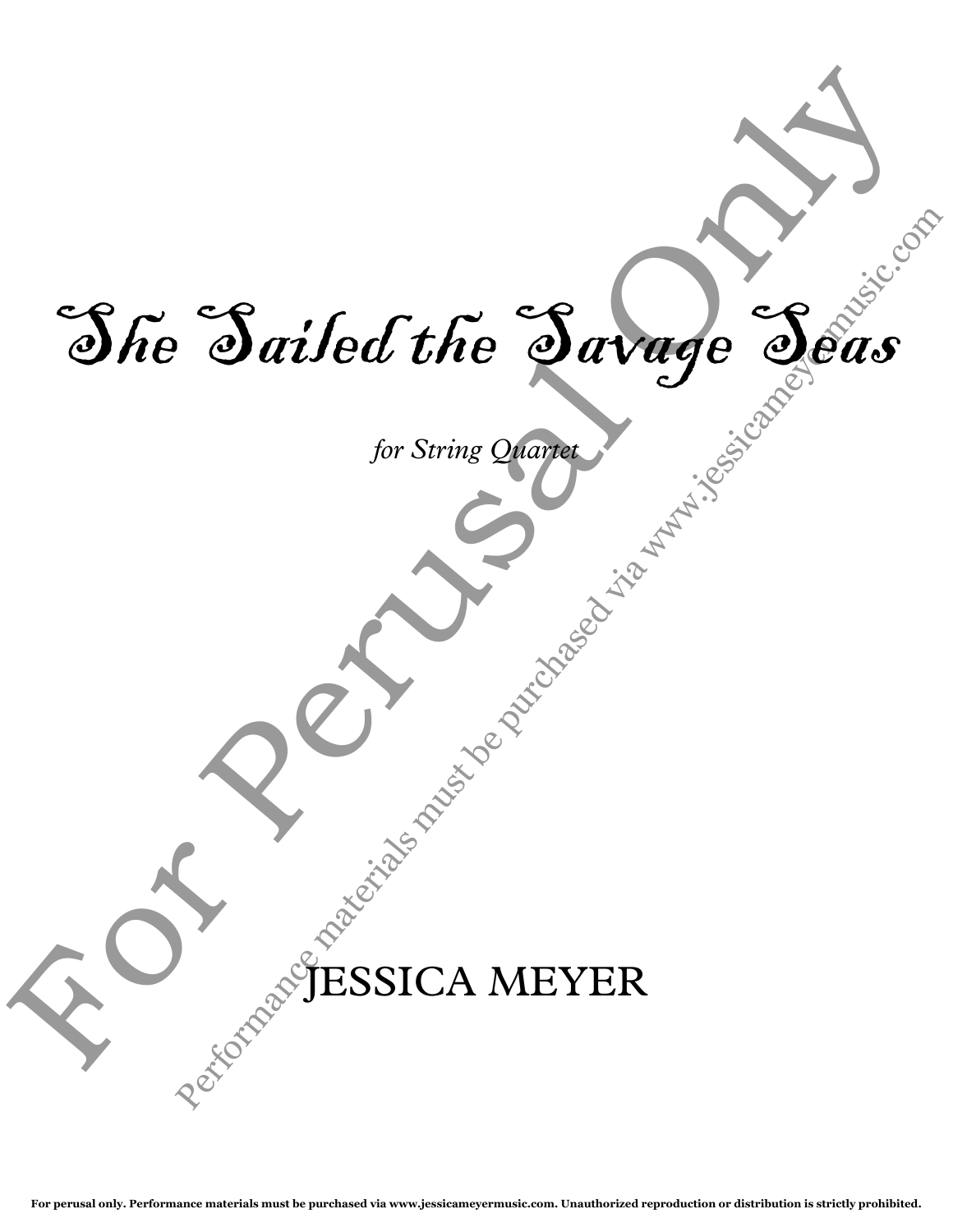## She Sailed the Savage Seas

*for String Quartet*

**8'**

## **PROGRAM NOTES**

I had never been to Charleston before, but when I began researching what makes this town special, I discovered that it was a hot spot for pirates in the 1670s. I came across the story of Anne Bonny, one of the only female pirates in history. Her story is powerful and fascinating: She emigrated from Ireland as a teen to Charleston but was having a hard time accepting a woman's role in society at the time and knew she was destined for something more. Her fiery temper was well known, and after falling in love with a pirate, her father disowned her, so they hopped on a boat for Nassau—a sanctuary for pirates. The Satisfact of the Satisfact of the Satisfact of the state of the person of the state of the state of the state of the state of the state of the state of the state of the state of the state of the state of the state of **DIFIERE CHIP SOILVALGE SOLUS**<br>
Quartet<br>
Quartet<br>
NAYOTES<br>
SESSION OF CONSIDERATION CONSIDERATION INTO THE CONSIDERATION CONSIDERATION OF CONSIDERATION CONSIDERATION CONSIDERATION OF CONSIDERATION CONSIDERATION CONSIDERAT

While drinking at various parties and taverns, she met the infamous pirate Calico Jack Rackham and became his partner as well as a member of his crew. She dressed like a man to blend in on the ship and held her own, fighting just as fiercely as anyone else. While aboard Calico Jack's ship, she met Mary Read —another female pirate disguised as a man who fought just as hard. It was then that the women started a new crew, embarking together on pirate's life in the Caribbean.

 The women's career in swashbuckling only lasted a few precious years, for one evening, the men in their crew got too drunk to fight against a group of marauders determined to capture their sloop. Anne and Mary defended the ship as mightily as they could, but alas, all the pirates were captured and sentenced to death. While incarcerated, the women discovered they were pregnant. Both received stays of execution by "pleading with their bellies," but Mary Read died in prison of fever before anything could be carried out.

 However, according to all written accounts, Anne Bonny disappeared before she could be hanged. There is much speculation over what exactly happened to her. Some say her father was able to help her escape, bringing her back home to Charles Towne, where she married and gave birth to ten children. Some say she opened a bar in the Bahamas and poured drinks and regaled folks with pirate stories for the rest of her years, and some even say she escaped to the shores of England.

 Wherever she may have found herself after her pirating days were through, Anne Bonny remains a legend in Charleston and across the high seas.

Many, many thanks to Spoleto Festival USA and the St. Lawrence String Quartet for this amazing opportunity.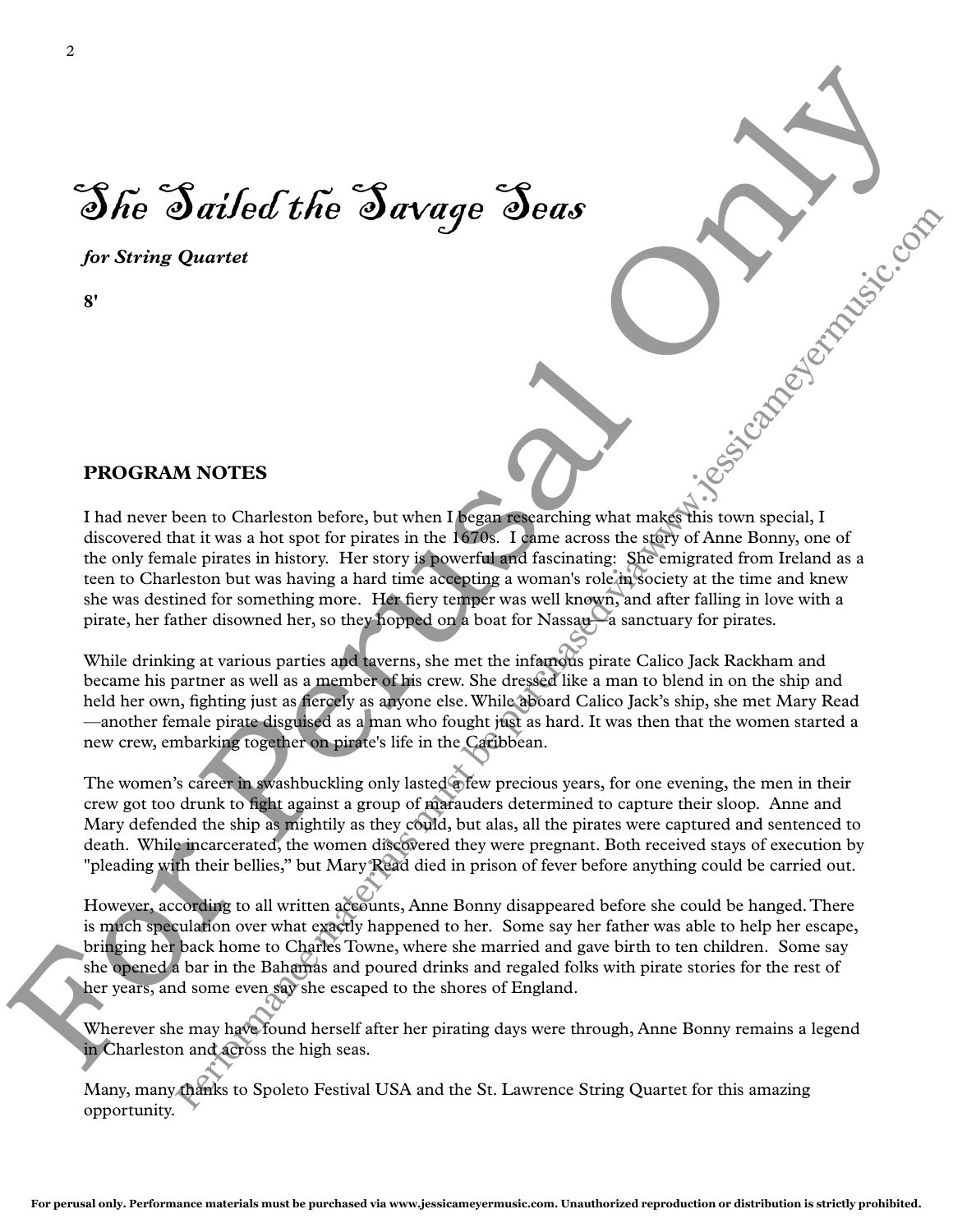

*Commissioned by Spoleto Festival USA for the St. Lawrence String Quartet in honor of their 25 years in residence.*



## **I. LEAVING CHARLES TOWNE**



©2021 JMM Publishing (BMI). All rights reserved.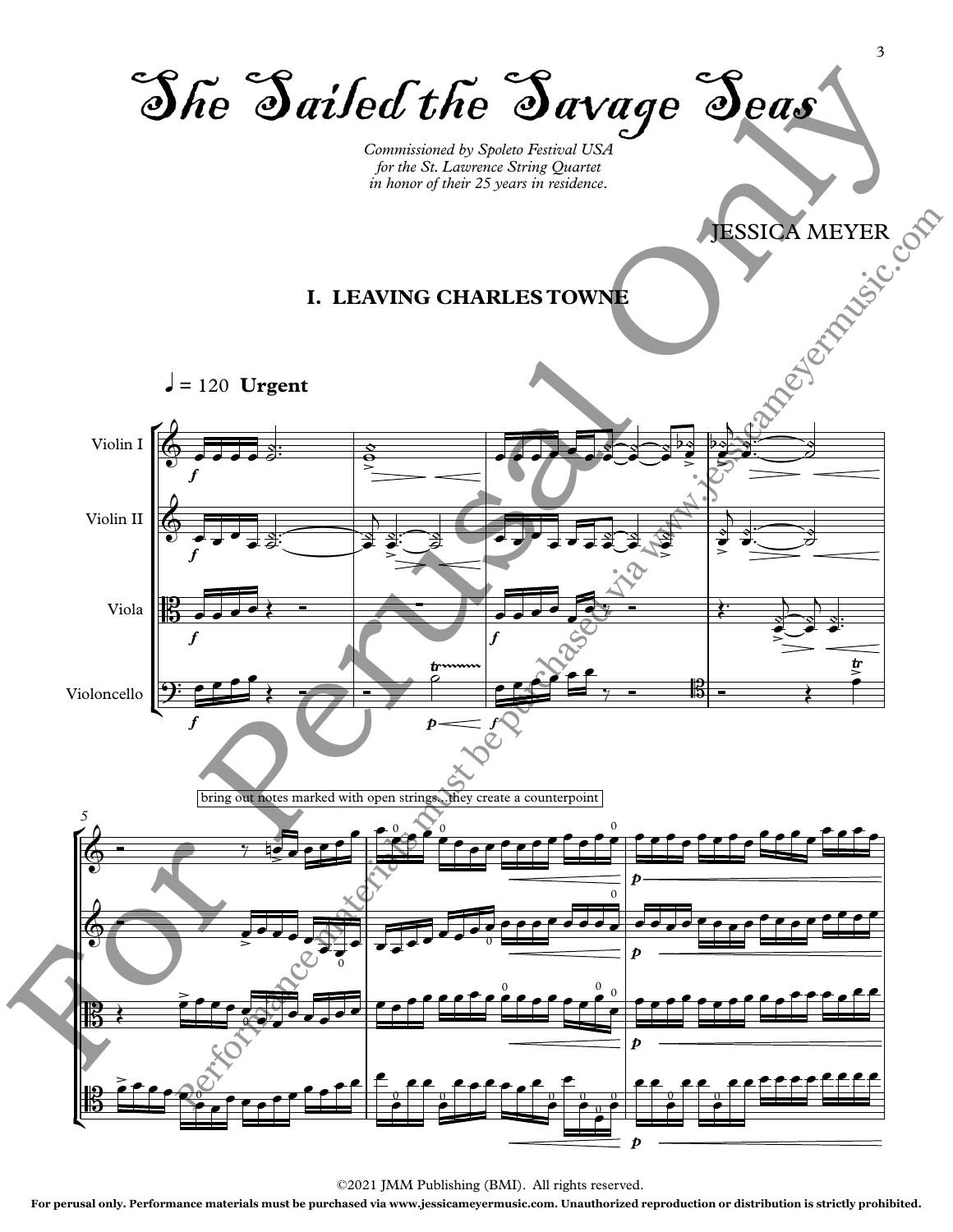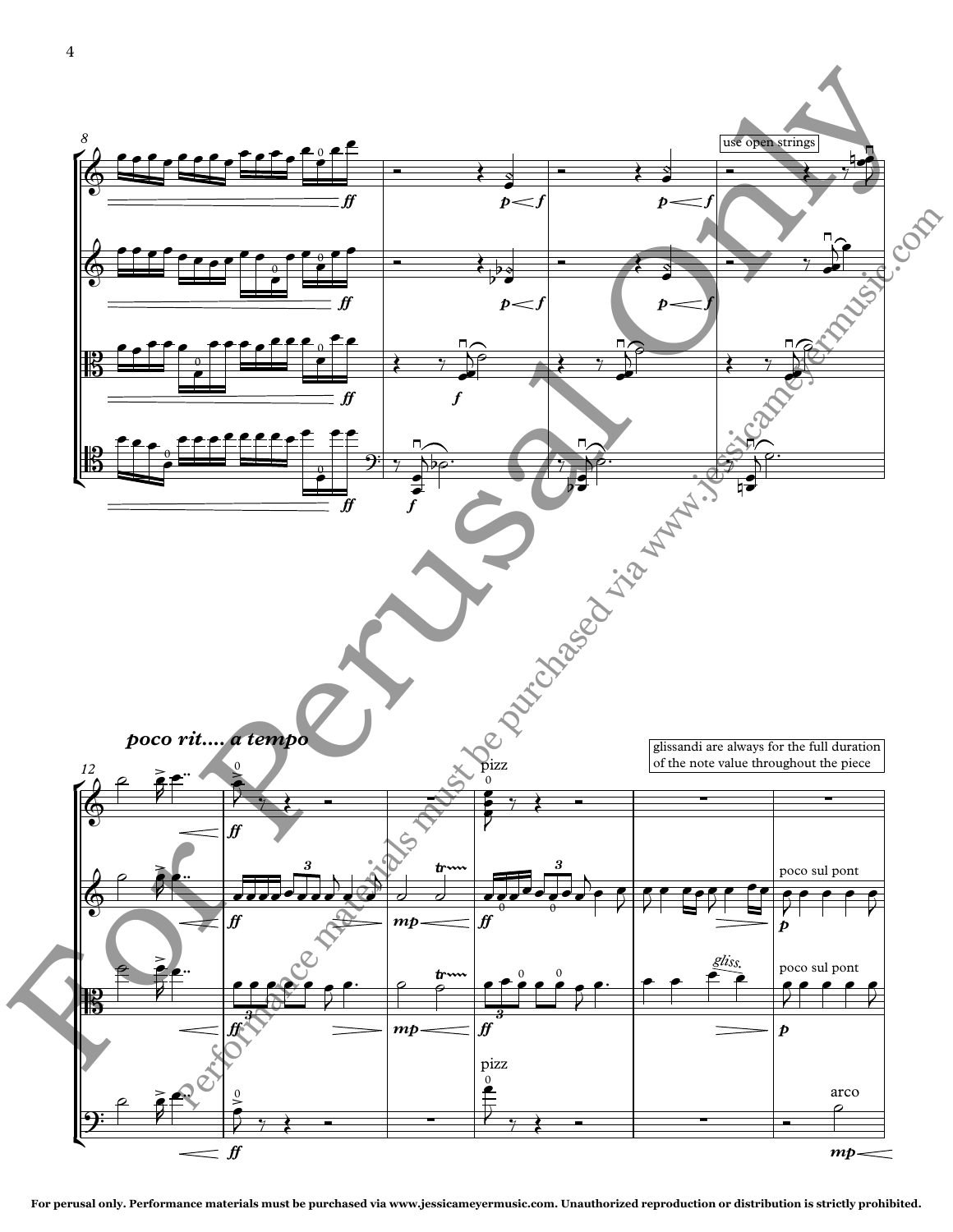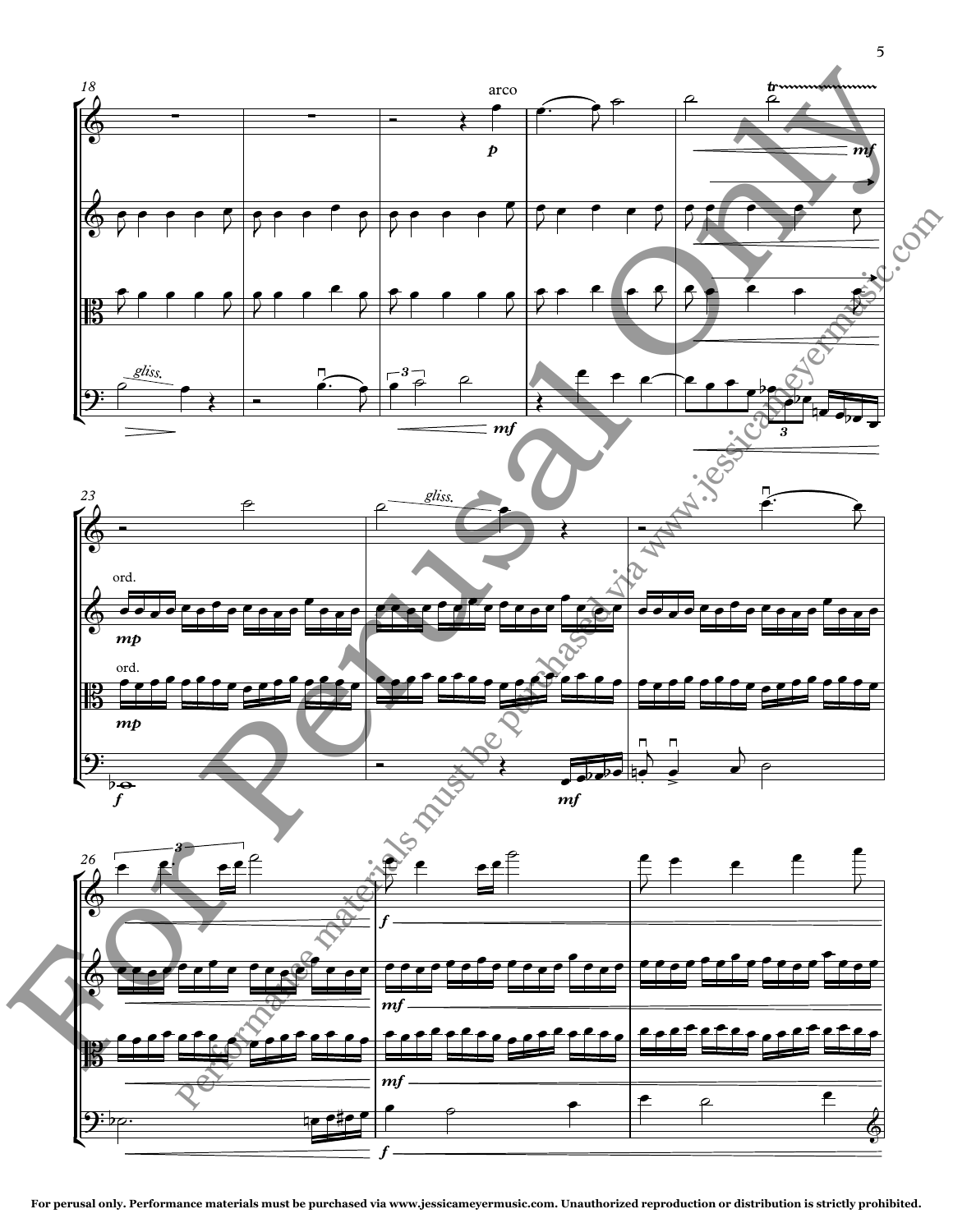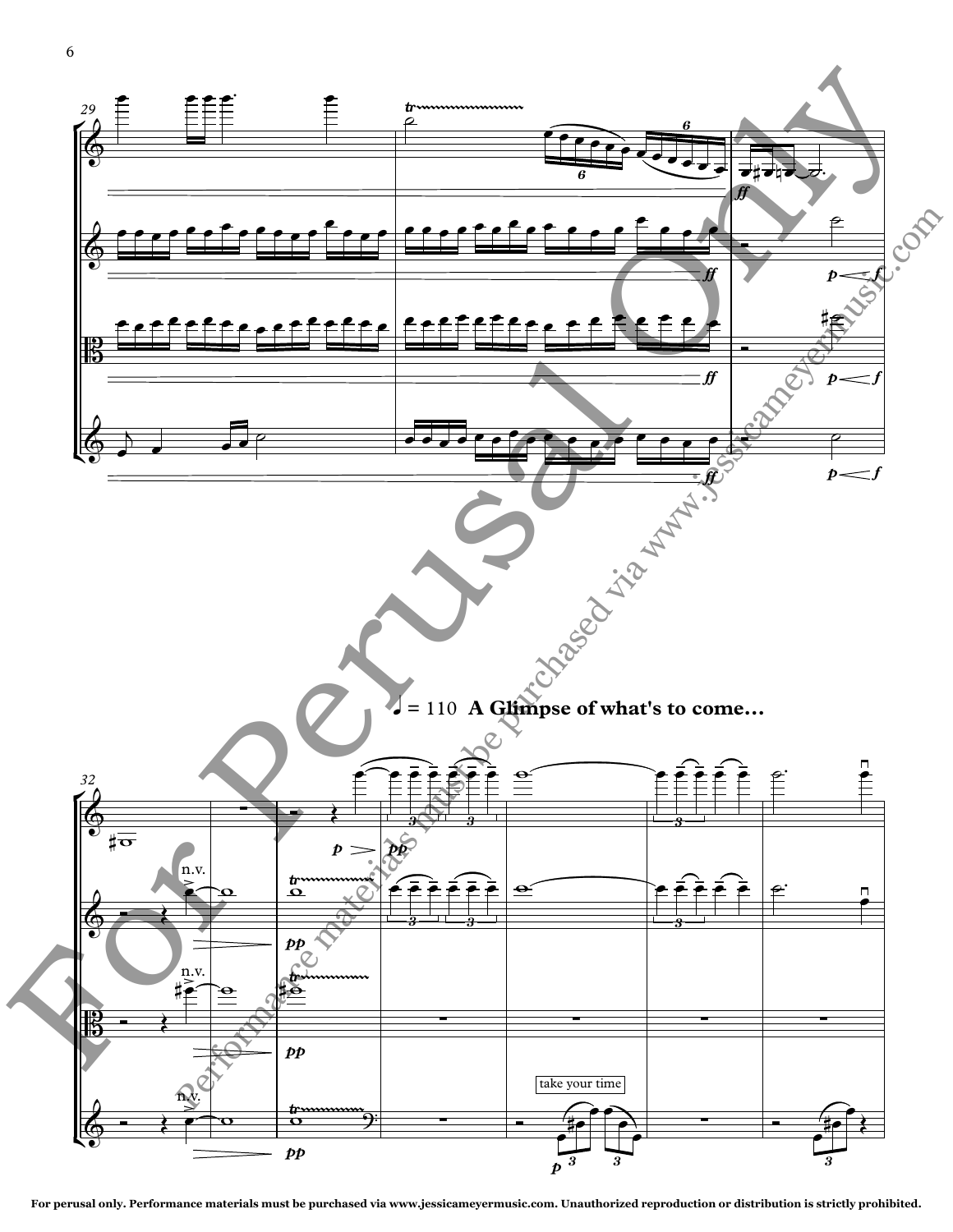



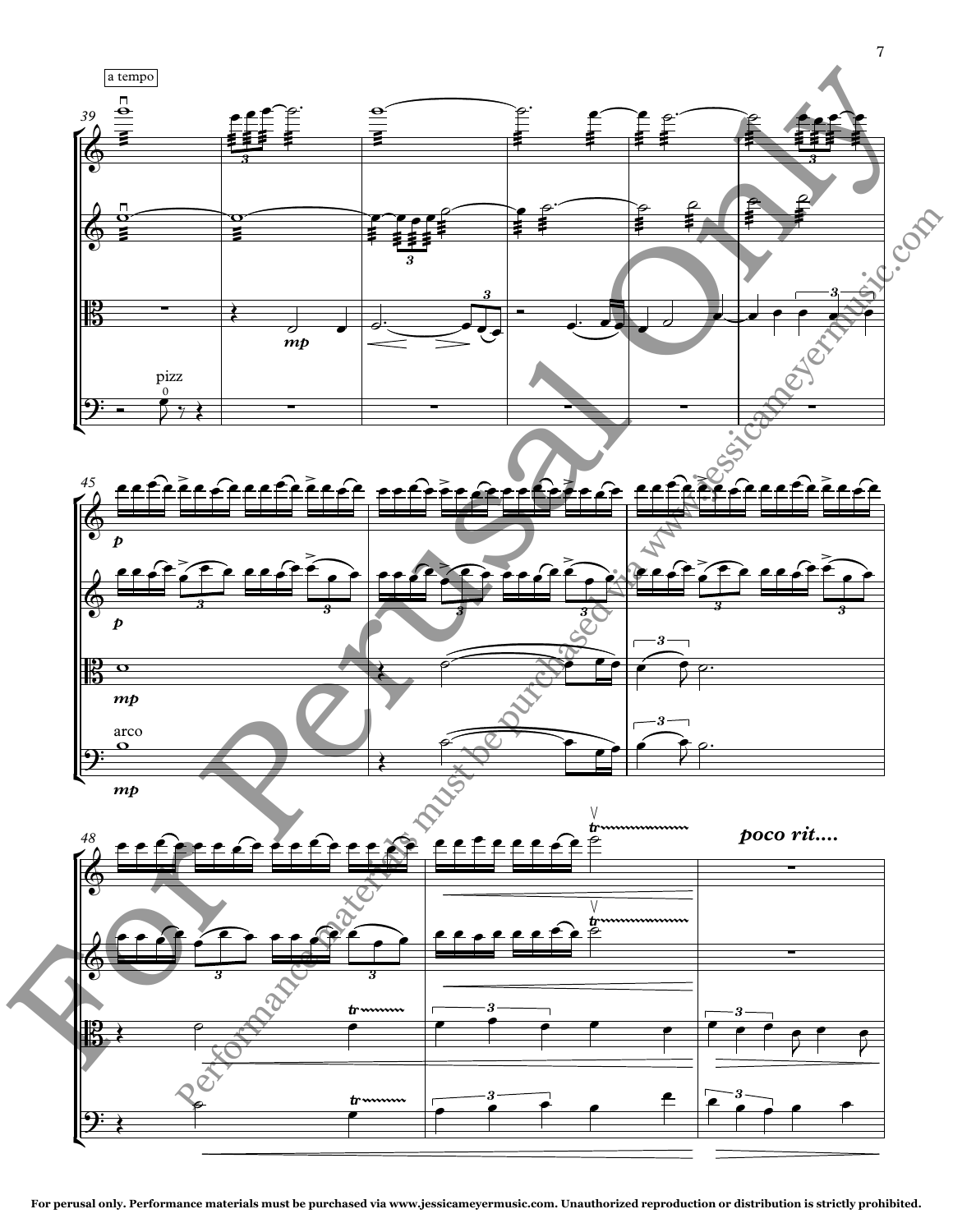

 $\,8\,$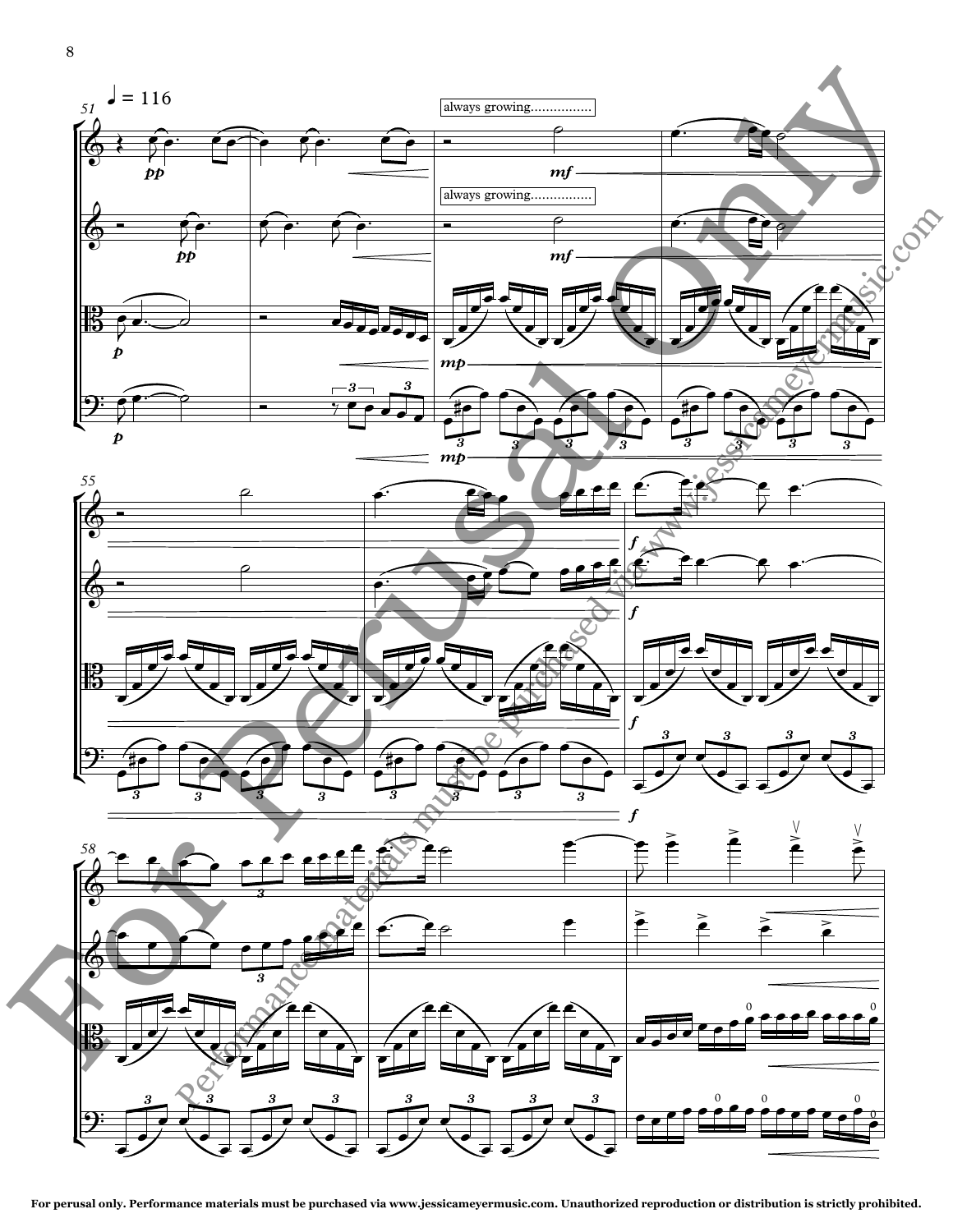

## *attacca...*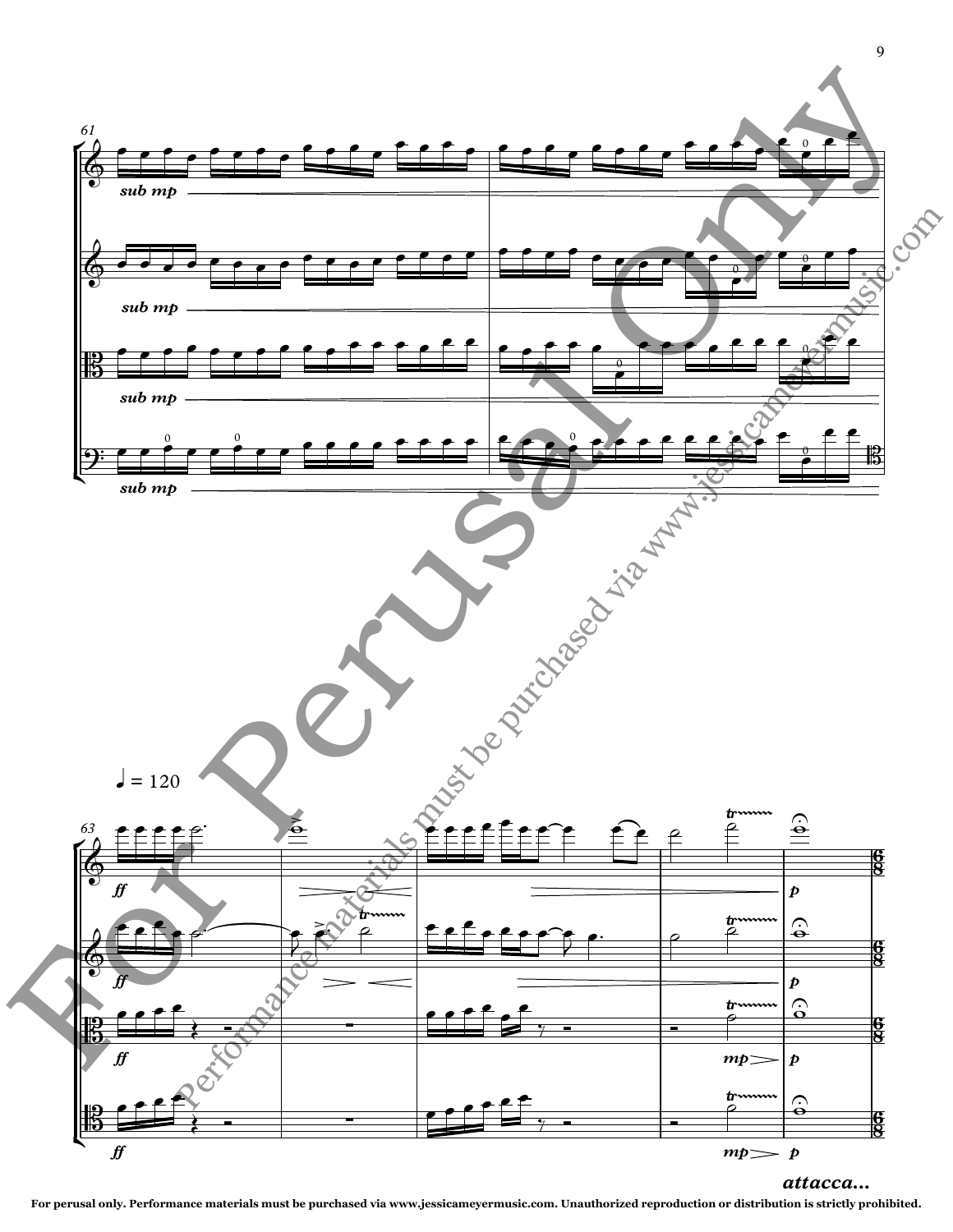

*f*

<u>tip ee</u>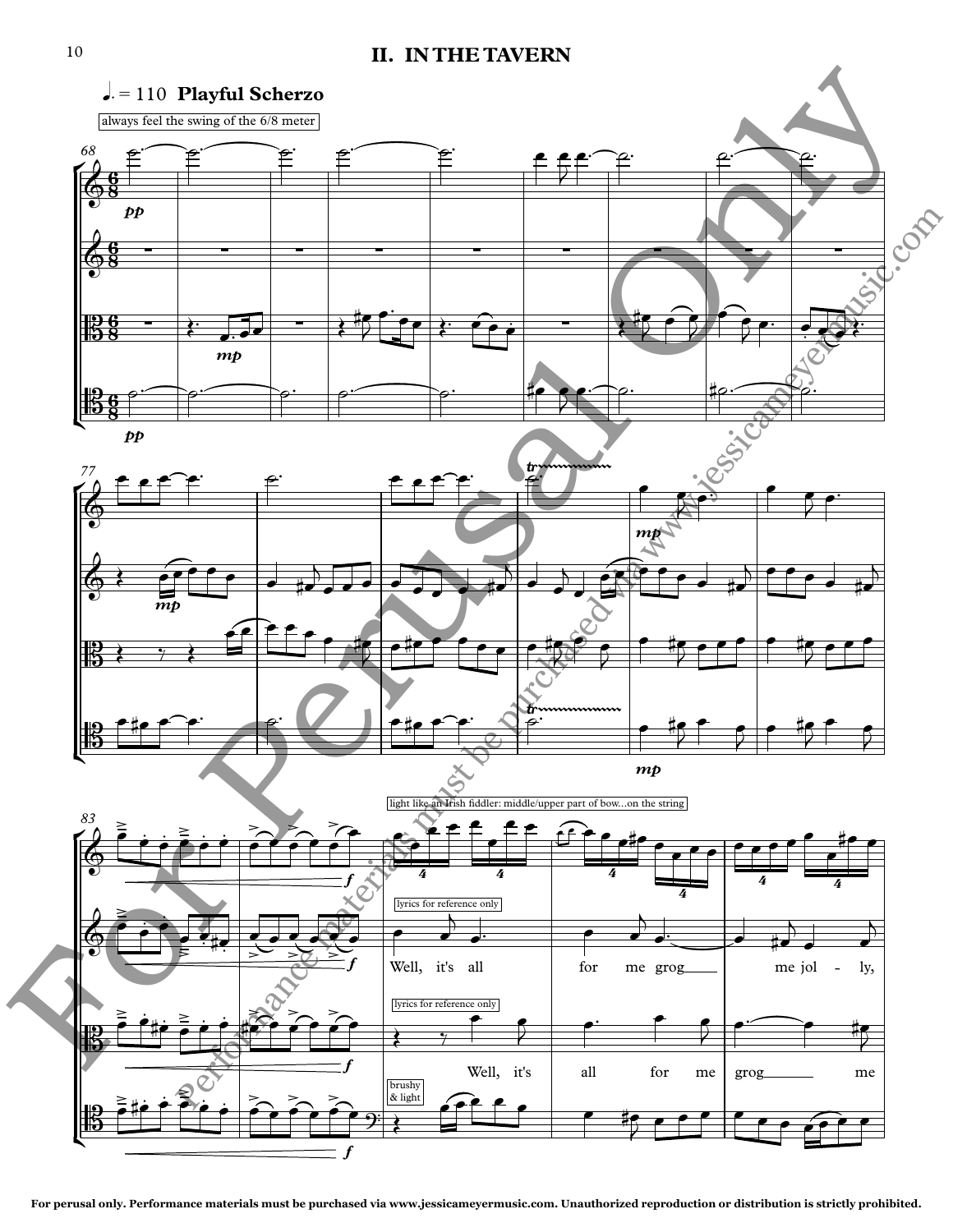

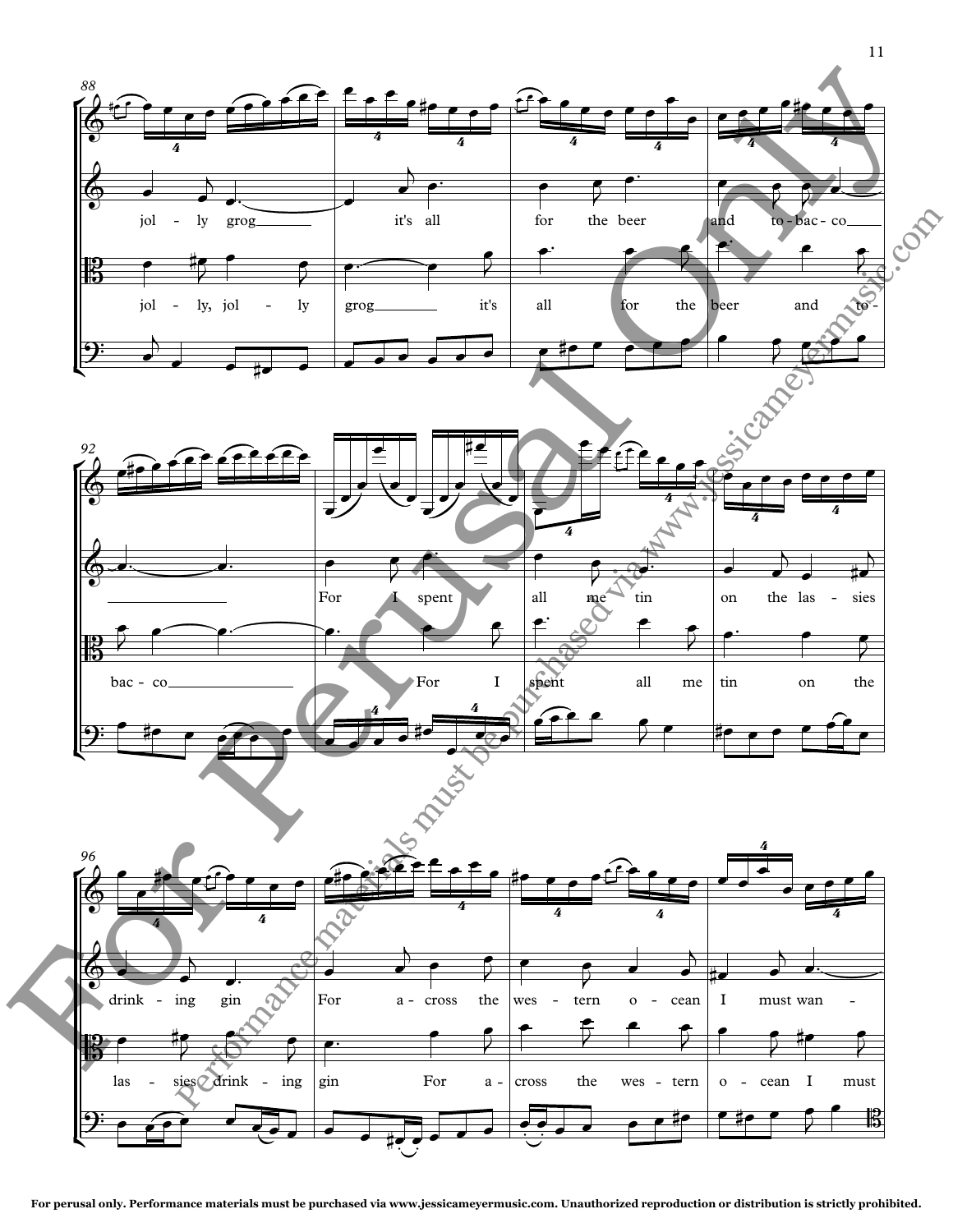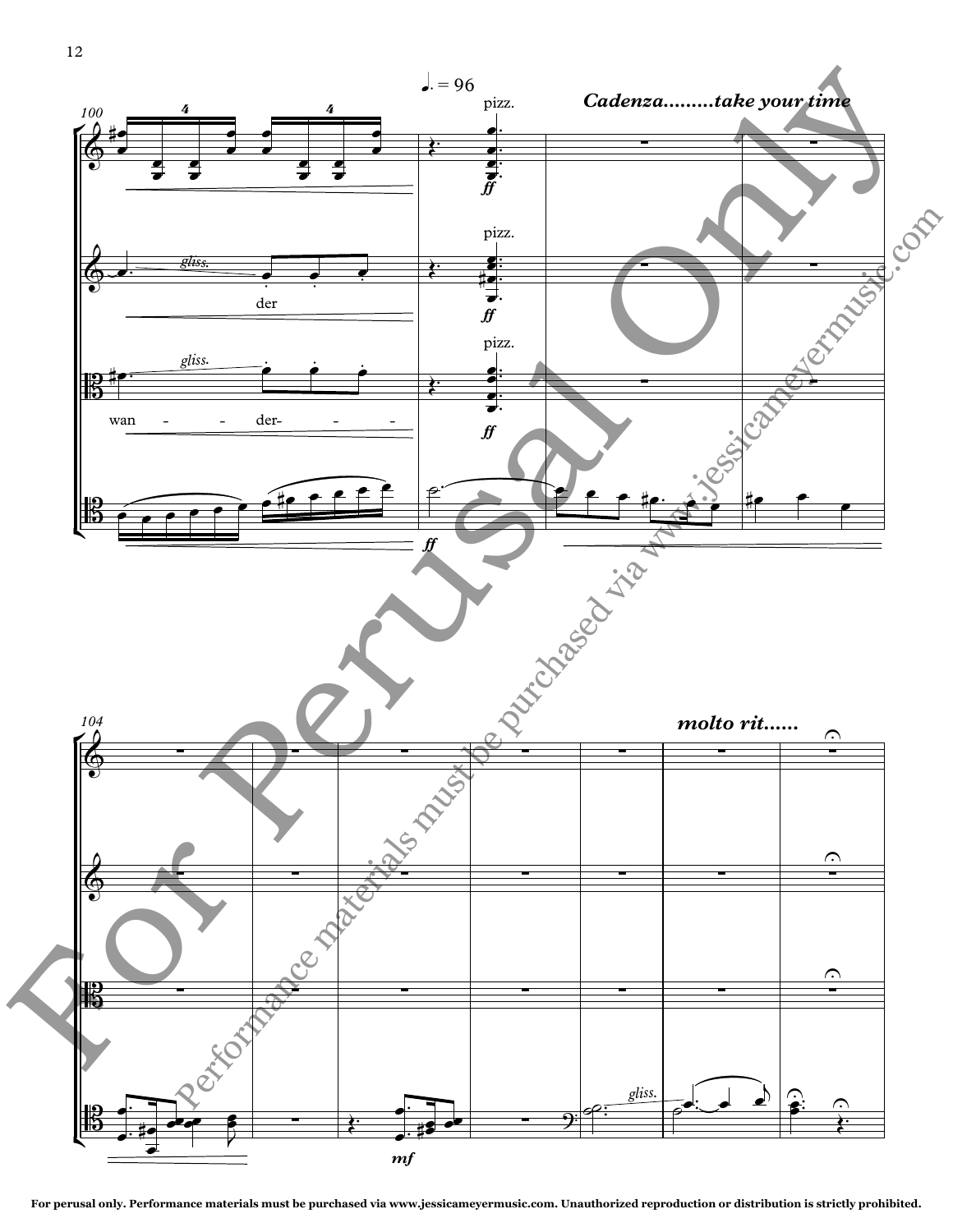



**For perusal only. Performance materials must be purchased via www.jessicameyermusic.com. Unauthorized reproduction or distribution is strictly prohibited.**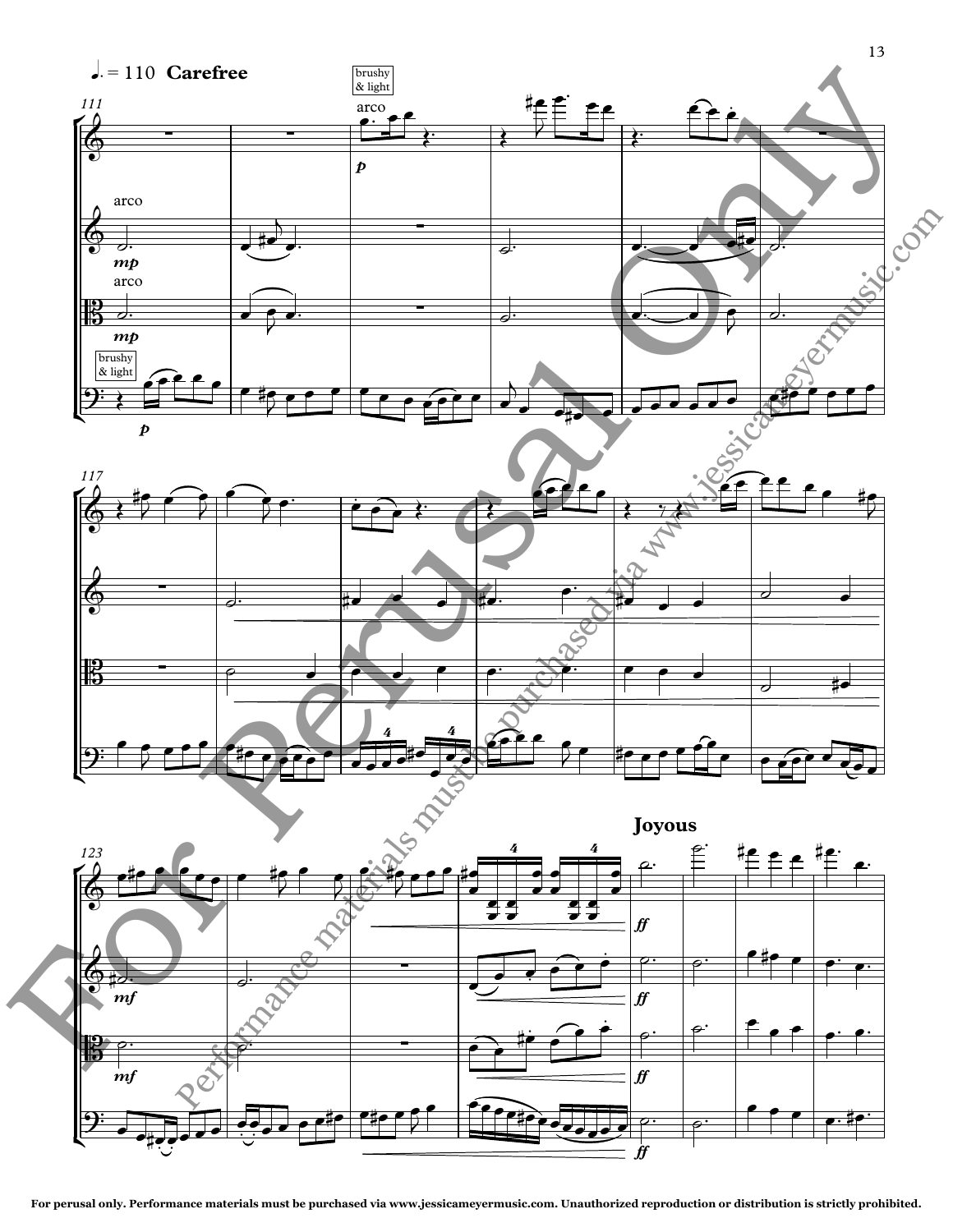



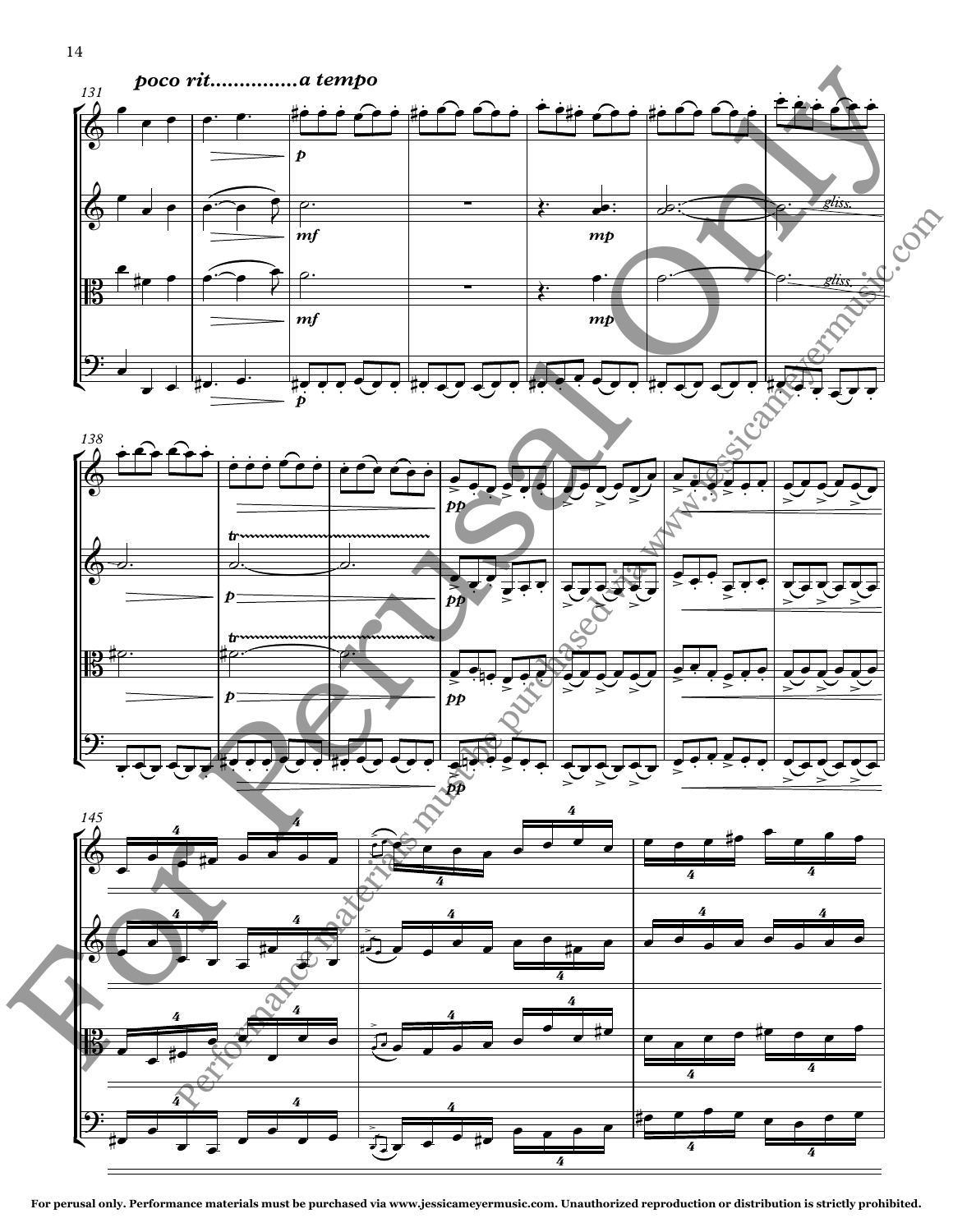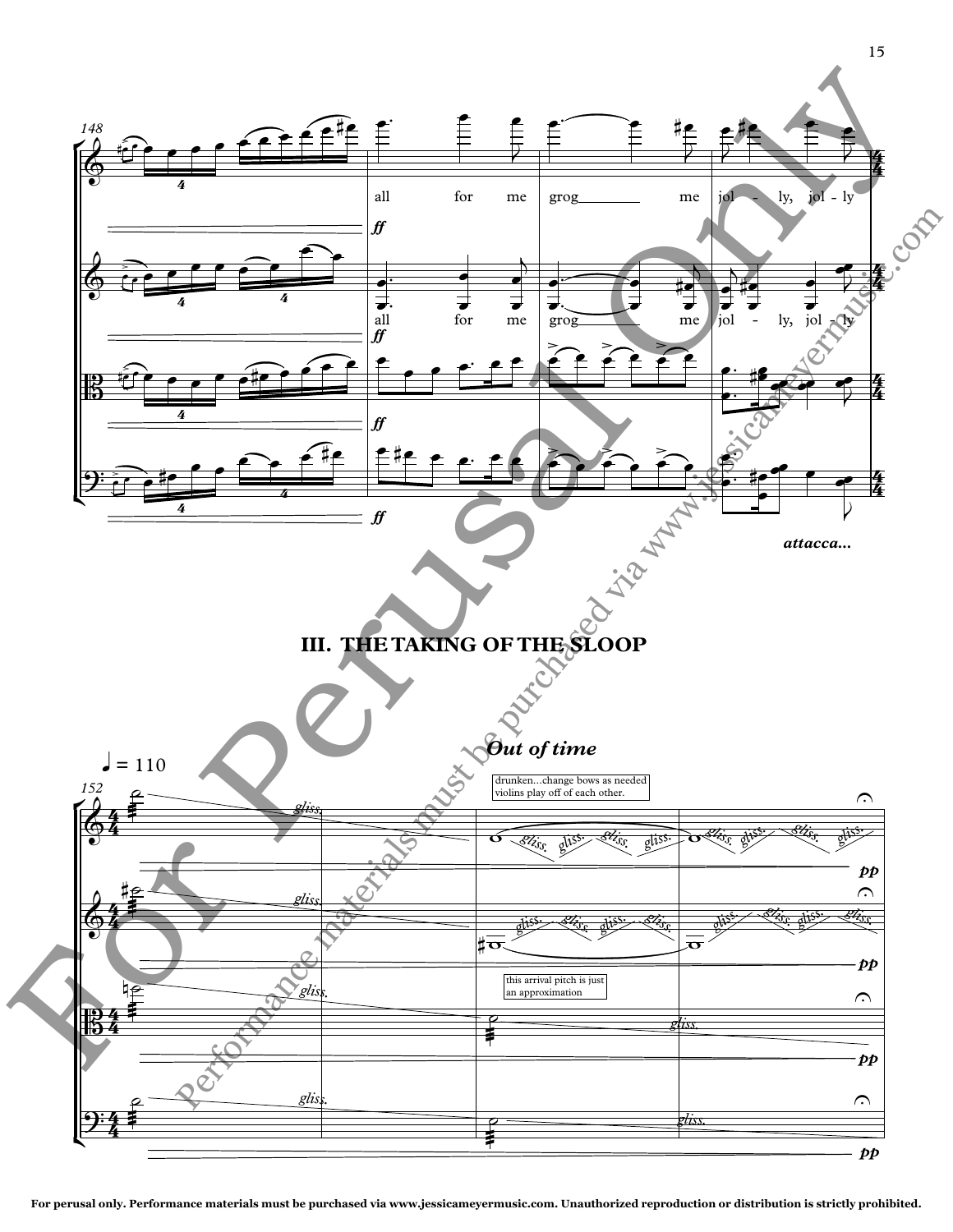

*pp*

**For perusal only. Performance materials must be purchased via www.jessicameyermusic.com. Unauthorized reproduction or distribution is strictly prohibited.**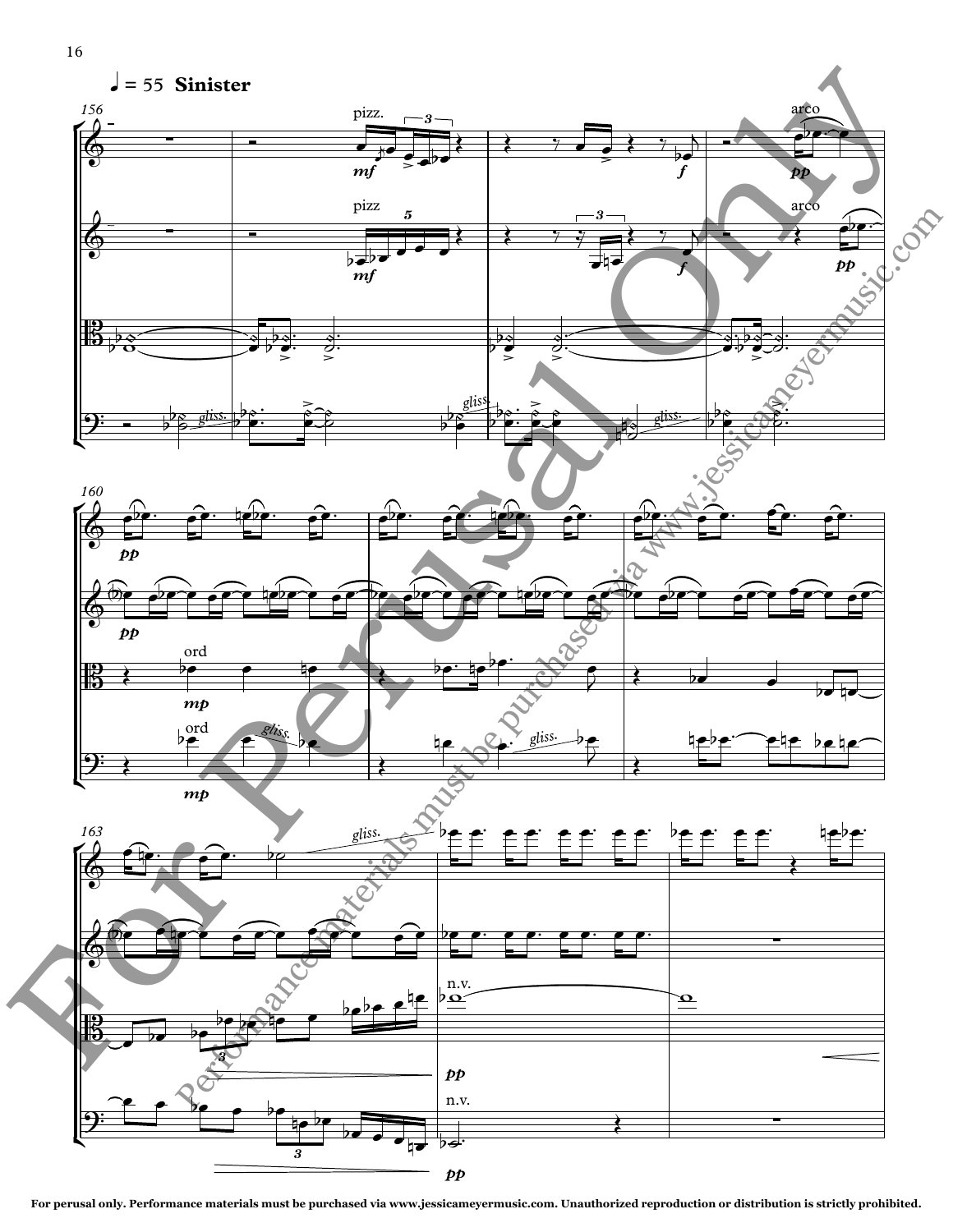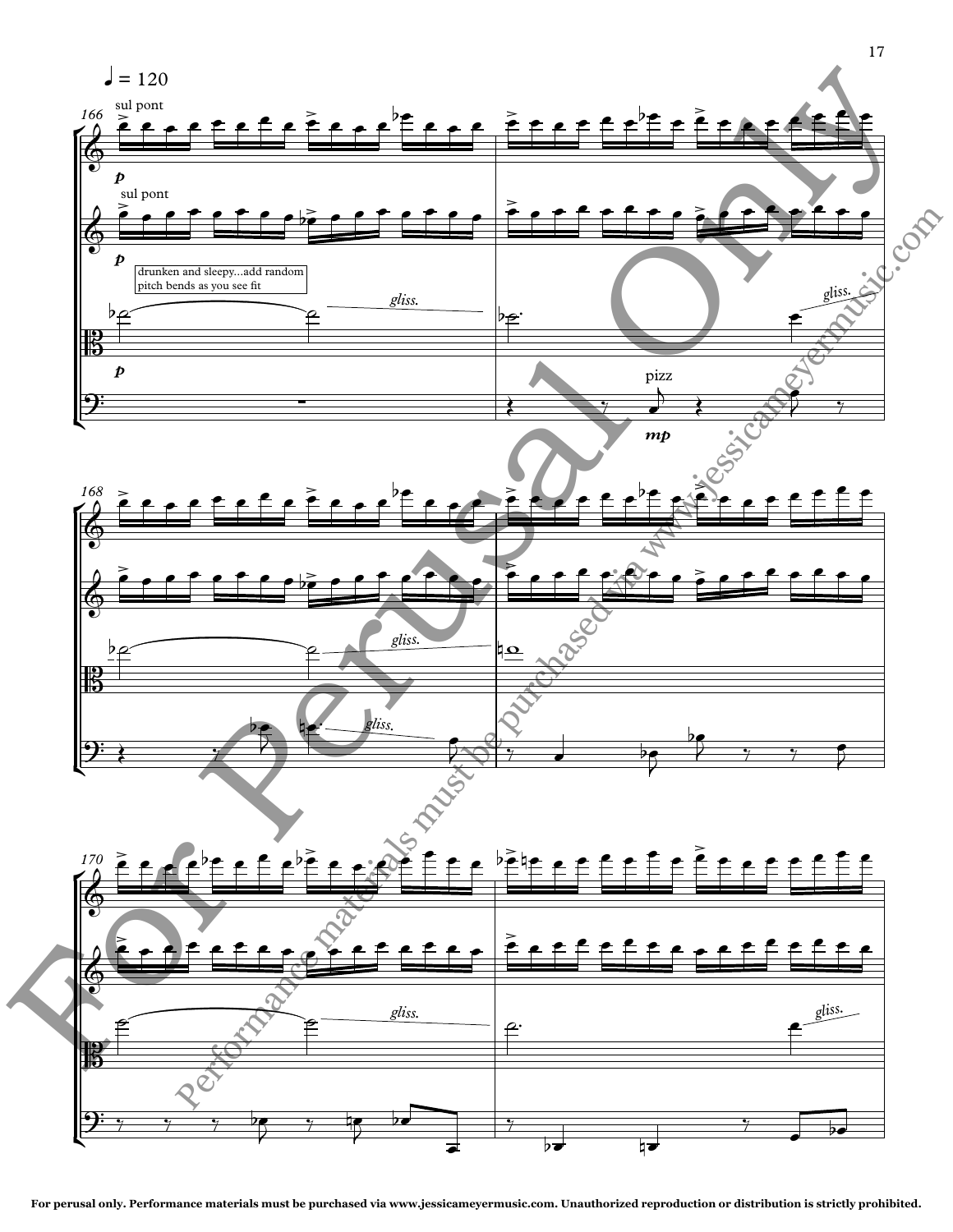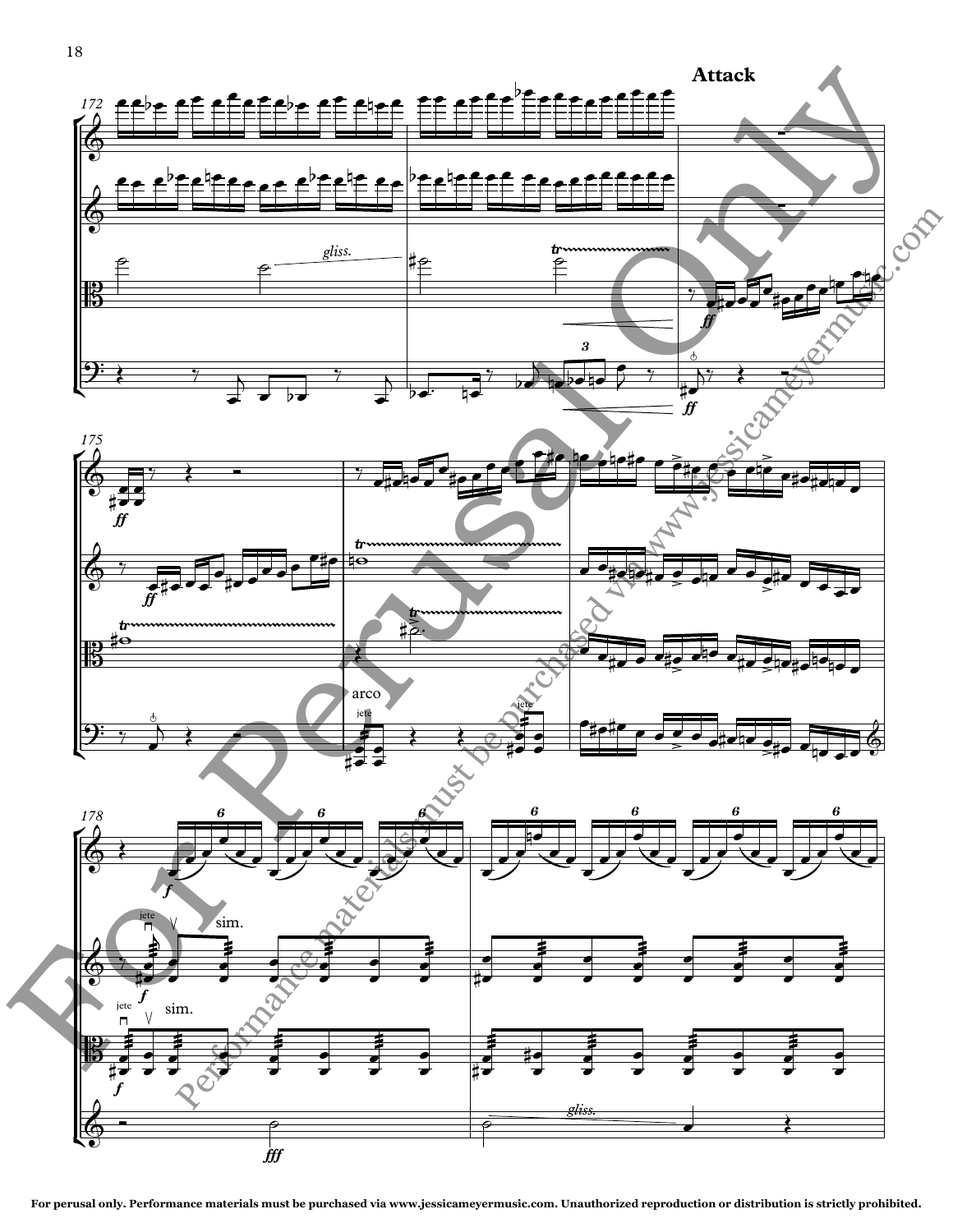





19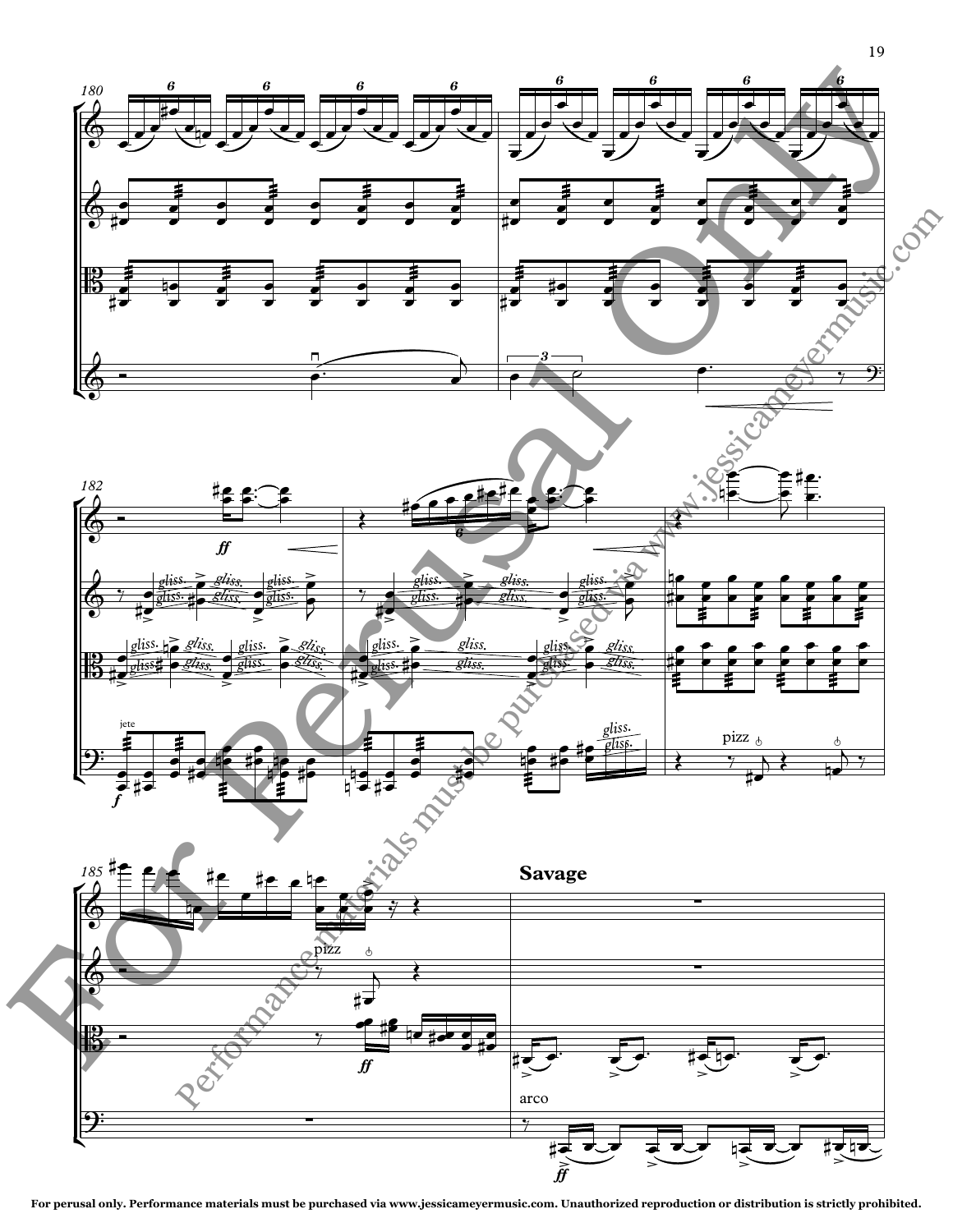



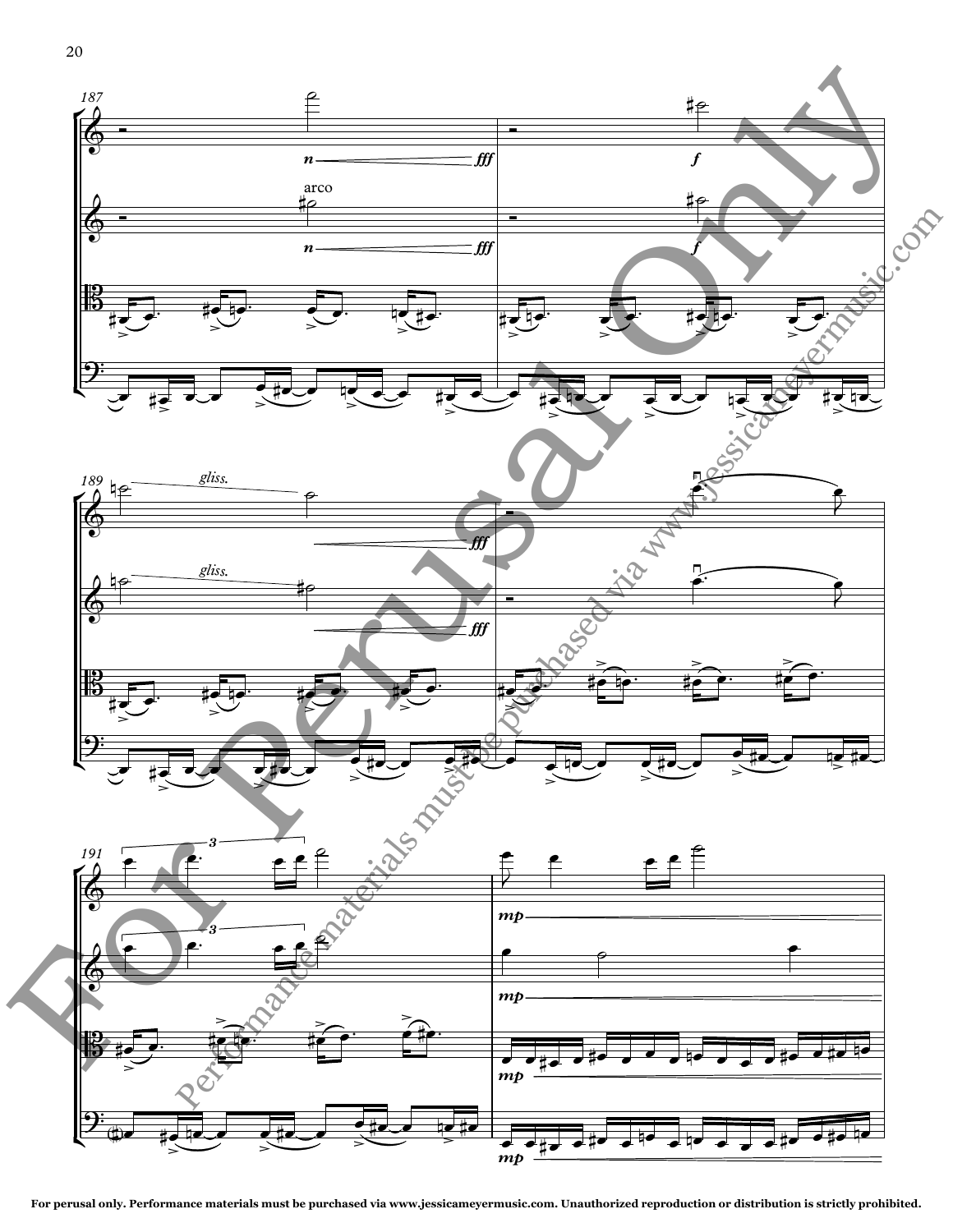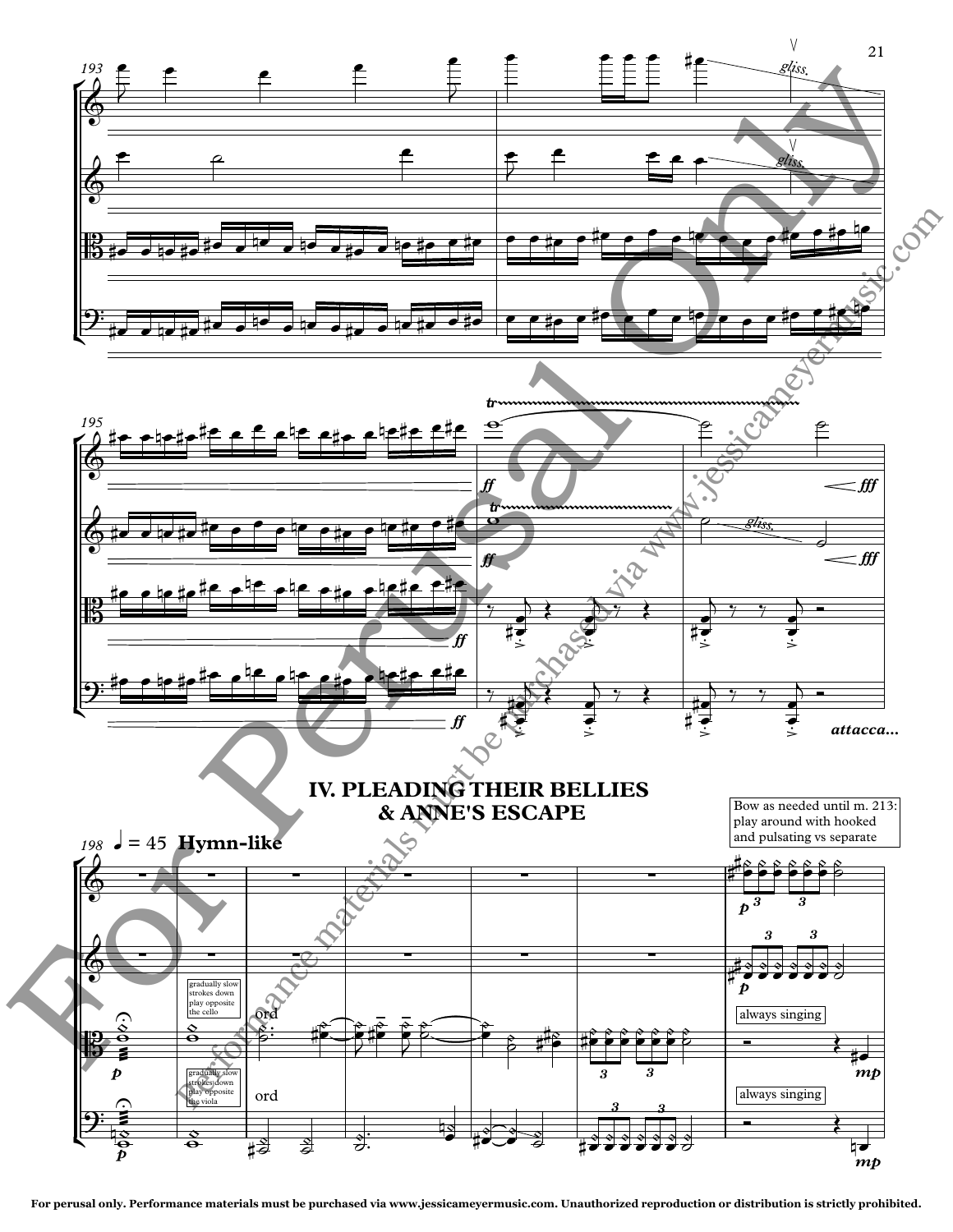



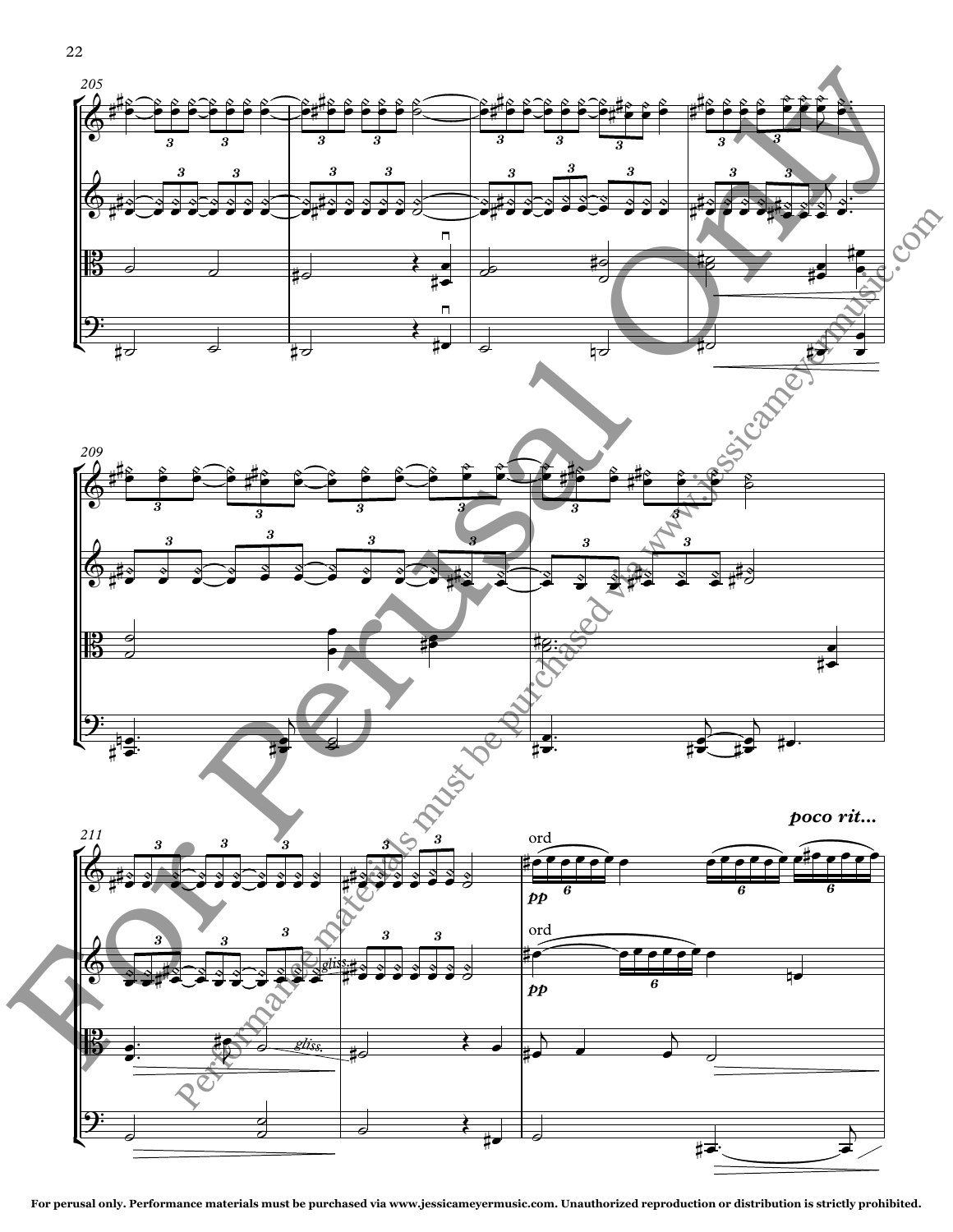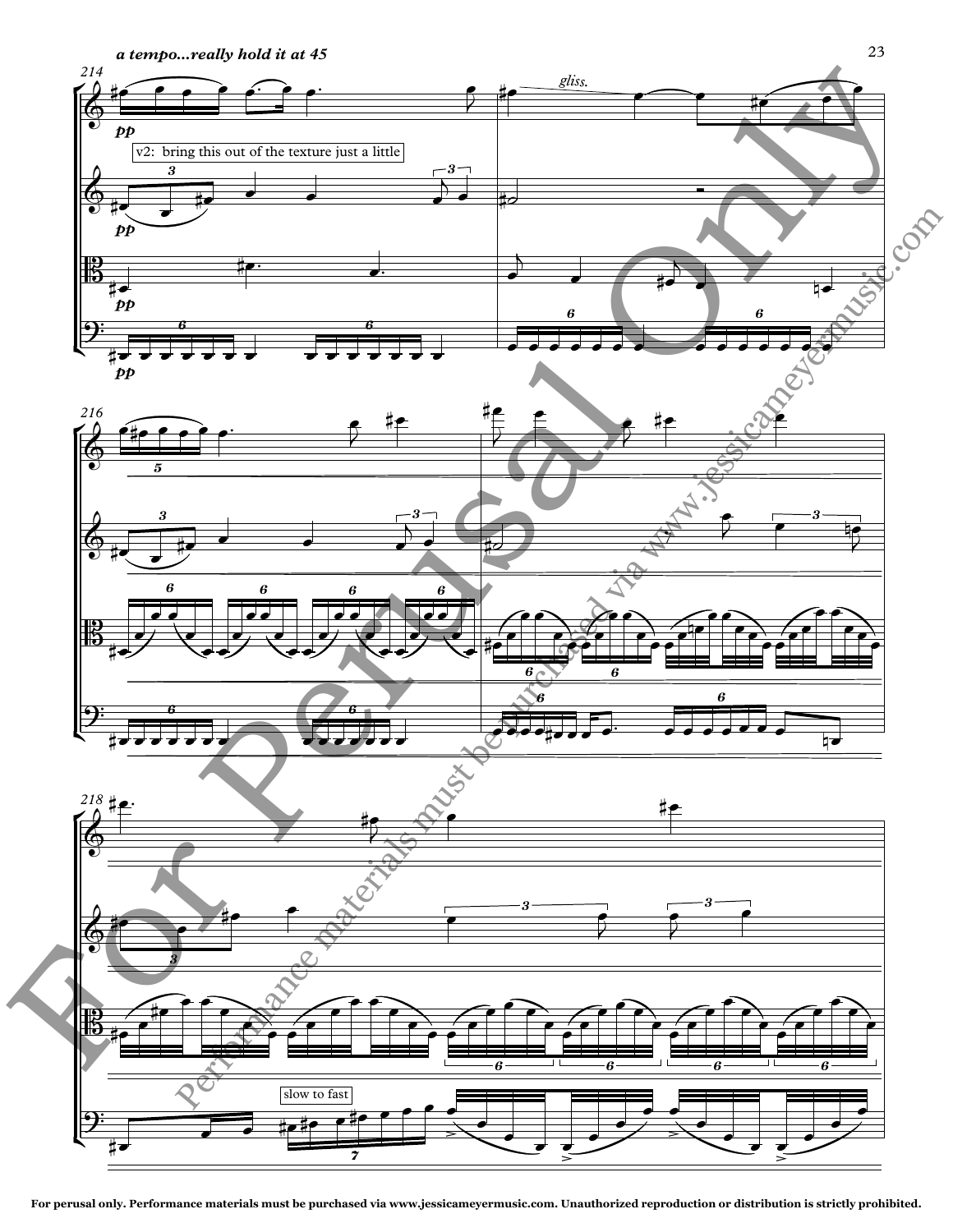